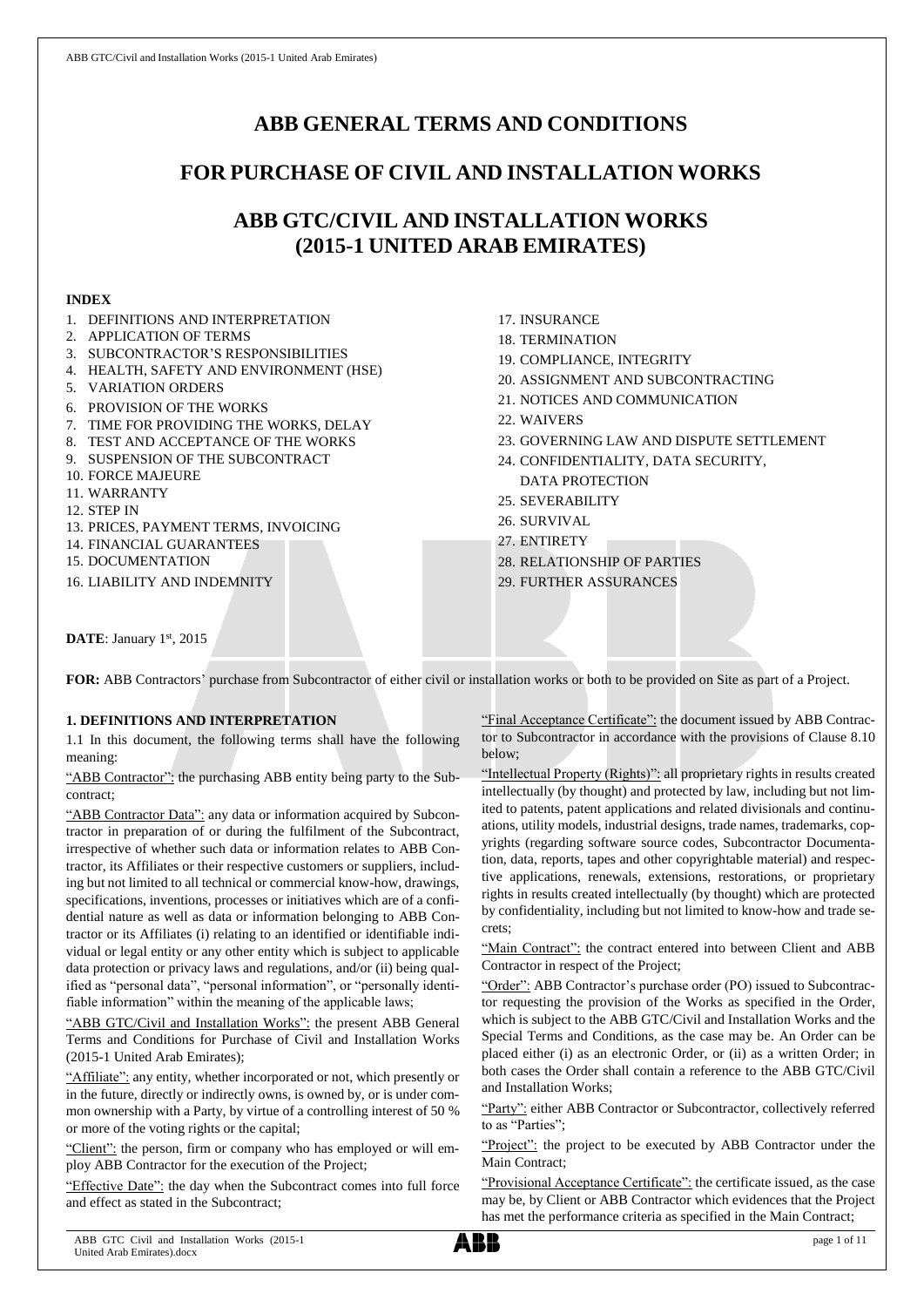"Schedule": the time for completion of the Works as specified in the Subcontract;

"Site": the location where Subcontractor shall provide the Works;

"Subcontract": a written contract, comprising of:

- Subcontract Execution Document,
- Special Terms and Conditions,
- ABB GTC/Civil and Installation Works,
- Annexes.

and/or the Order, which is accepted by Subcontractor (either expressly by written statement or impliedly by fulfilling the Subcontract in whole or in part);

"Subcontractor": the party of the Subcontract responsible for providing the Works;

"Subcontractor Documentation": any HSE manuals, user guides, drawings, calculations, technical data, logic diagrams, progress reports, quality confirmation certificates, and any such other documents as required under the Subcontract and/or applicable laws;

"Subcontractor Equipment": all tools and temporary on Site facilities required for providing the Works;

"Subcontract Price": the price to be paid by ABB Contractor to Subcontractor as specified in the Subcontract;

"Taking-Over Certificate": the document issued by ABB Contractor in accordance with Clause 8.8 below;

"Variation Order": a change to the Subcontract such as to alter the Schedule, and to amend, to omit, to add to, or otherwise to change the Works or any parts thereof;

"Works": the scope of work as specified in the Subcontract, including all labour, material, equipment and services and the Subcontractor Documentation.

1.2 Unless otherwise specified in the present ABB GTC/Civil and Installation Works or the Subcontract:

1.2.1 References to Clauses are to Clauses of the ABB GTC/Civil and Installation Works;

1.2.2 Headings to Clauses are for convenience only and do not affect the interpretation of the ABB GTC/Civil and Installation Works;

1.2.3 The use of the singular includes the plural and vice versa.

1.3 Capitalized terms used in the ABB GTC/Civil and Installation Works and the Subcontract shall have the meaning and shall be interpreted in the way described under Clause 1.1 above or as otherwise expressly defined in the ABB GTC/Civil and Installation Works, or the Subcontract.

## **2. APPLICATION OF TERMS**

2.1 The Subcontract, including the ABB GTC/Civil and Installation Works, shall be the exclusive terms and conditions upon which ABB Contractor is willing to deal with Subcontractor, and the terms of the Subcontract, including the ABB GTC/Civil and Installation Works, shall govern the contractual relationship between ABB Contractor and Subcontractor.

2.2 No terms or conditions endorsed upon, delivered with or contained in Subcontractor's quotations, acknowledgements or acceptances, specifications or similar documents will form part of the Subcontract, and Subcontractor waives any right which it otherwise might have to rely on such other terms or conditions.

2.3 Any amendment to the Subcontract or deviations from the provisions of the Subcontract shall have no effect unless expressly agreed in writing by the Parties.

## **3. SUBCONTRACTOR'S RESPONSIBILITIES**

3.1 Subcontractor shall provide the Works:

3.1.1 in accordance with the applicable laws and regulations, including but not limited to statutes, ordinances, permits or approvals (collectively, the "Applicable Laws") of any federal, state, local or other authority or labour union applicable to the Works, and shall keep ABB

Contractor indemnified against all penalties and liabilities of any kind for non-compliance with any such Applicable Laws. To the extent that such regulations are advisory rather than mandatory, the standard of compliance to be achieved by Subcontractor shall be in compliance with the generally accepted best practice of the relevant industry. The Schedule for the provision of the Works and the Subcontract Price shall be adjusted to take account of any increase or decrease in cost or delay resulting from a change in the Applicable Laws which materially affect Subcontractor in the performance of its obligations under the Subcontract, provided however that adjustments relevant to the provision of the Works are obtained by ABB Contractor from Client under the Main Contract:

3.1.2 in accordance with the quality standards stated under Clause 11.1 and further specified in the Subcontract;

3.1.3 free from defects and from any rights of third parties;

3.1.4 on the dates specified in the Schedule;

3.1.5 as per bill of quantities specified in the Subcontract;

3.1.6 in accordance with ABB Contractor's instructions which may be issued from time to time; and

3.1.7 by skilled, experienced and competent engineers, foremen and labour, hired in numbers necessary for the proper and timely provision of the Works.

3.2 Subcontractor shall not substitute or modify any of the Works or make any changes to the Works without ABB Contractor's prior written approval.

3.3 Subcontractor shall carry out and be responsible for the Works. If during the approval procedure ABB Contractor/Client requires any modifications of the submitted design in the frame of the completeness and functionality of the Works such modifications shall be deemed to be included in the Subcontract Price. Subcontractor shall prepare drawings, calculations, patterns, models, and other Subcontractor Documentation and information of a similar nature, in sufficient detail to satisfy all Applicable Laws and regulatory approvals and to provide ABB Contractor and Client and other persons concerned with sufficient information to install, maintain and otherwise use the completed Works.

3.4 Subcontractor shall satisfy itself as to all specifics of the Site and all other aspects of the Project insofar as they affect the Works or the execution of the Subcontract. Subcontractor shall also satisfy itself as to the means of access to the Site, the accommodation and telecommunication equipment which may be required, the extent and nature of work, which specific kind of labour, material, equipment and services are required and available for providing the Works and whether Subcontractor has reasonably considered all such aspects in the Subcontract Price, including but not limited to temporary power and water supply and sufficient storage area for which Subcontractor shall be responsible.

3.5 Subcontractor's failure to examine the Site or obtain all information required, shall not relieve Subcontractor neither from the responsibility of estimating properly the cost of providing the Works, nor from the responsibility for additional costs arising out of or in connection with such omission, nor from the responsibility for the performance of the Subcontract. Neither ABB Contractor nor Client assumes any responsibility whatsoever concerning the sufficiency or accuracy of such investigations, the records thereof, or of any interpretations set forth. Neither ABB Contractor nor Client offers any guarantee or warranty, either expressed or implied, that the conditions indicated by such investigations, or the records thereof, are representative of conditions existing throughout the Site. Subcontractor understands and expressly acknowledges that unforeseen developments may occur and that conditions different from those indicated may be encountered.

3.6 Subcontractor shall be deemed to have examined and taken into consideration all relevant conditions, risks, contingencies, legal requirements, necessary schedules, drawings and plans and all other circumstances which may influence or affect the provision of the Works

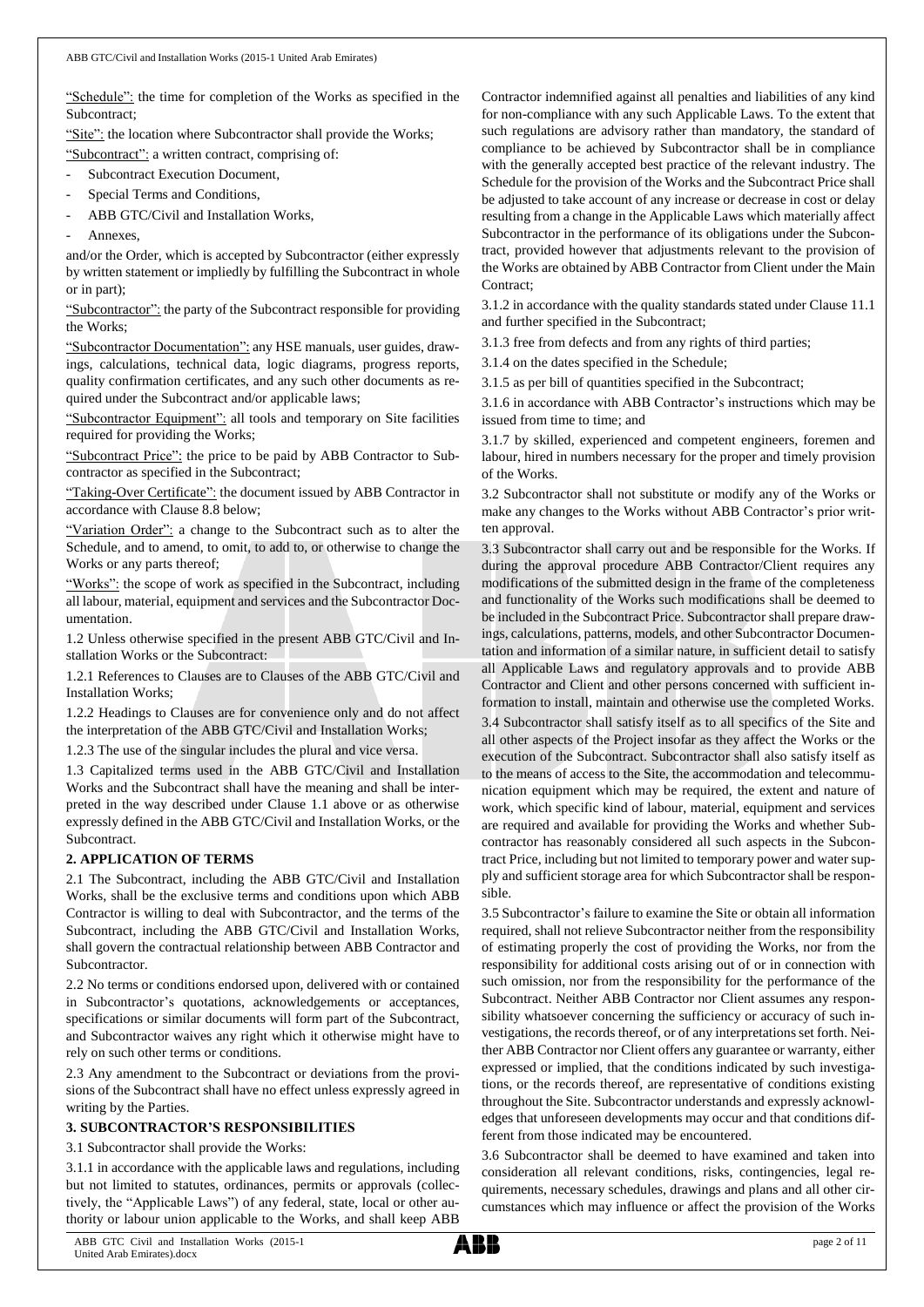or its obligations under the Subcontract, and to have obtained on its own responsibility all additional information and details which Subcontractor requires for the execution and completion of the Subcontract. ABB Contractor shall not be responsible for any costs or losses due to failure of Subcontractor to obtain such information.

3.7 Subcontractor shall give all notices and obtain and pay for all permits, visas, licences and fulfil all other requirements necessary for providing the Works.

3.8 Subcontractor shall hire and provide sufficient number of competent, experienced and/or certified personnel for the provision of the Works. Subcontractor shall hire competent representatives to supervise the provision of the Works at Site and shall give notice to ABB Contractor about the names of such representatives. Upon ABB Contractor's request Subcontractor shall remove forthwith from the Site any person who, in the opinion of ABB Contractor, misconducts or is incompetent or negligent. Any person so removed shall be replaced within fifteen (15) calendar days by a competent substitute. All costs relating to such removal shall be borne by Subcontractor.

3.9 Subcontractor shall have available all Subcontractor Equipment required for the provision of the Works. Such Subcontractor Equipment brought to Site for the purpose of executing the Works shall not be removed without ABB Contractor's prior written approval.

3.10 Subcontractor shall access the Site only with ABB Contractor's prior written approval. ABB Contractor shall grant Subcontractor access to the respective portions of the Site (as may be required in accordance with the Schedule) to enable Subcontractor to perform its obligations under the Subcontract.

3.11 Subcontractor shall pay and be responsible for the suitability and availability of access routes to the Site as well as for any special or temporary rights of way required by, for or in connection with access to the Site and performance of its obligations under the Subcontract. Subcontractor shall take precautions to keep all public or private roads or tracks clear of any spillage or droppings from its traffic. All such spillage or droppings which occur shall be cleared immediately at Subcontractor's risk and expense.

3.12 Subcontractor shall bear the risk of loss of or damages to the Works until issuance of the Provisional Acceptance Certificate or six (6) months from issuance of the Taking-Over Certificate whichever occurs first. Notwithstanding the foregoing, Subcontractor shall be responsible for any loss of or damages to the Works caused by Subcontractor after issuance of the Provisional Acceptance Certificate or six (6) months after Taking-Over Certificate whichever occurs first.

3.13 Subcontractor shall properly cover up and protect until issuance of the Taking-Over Certificate any section or portion of the Works which is exposed to loss or damage due to weather or other causes and shall take every reasonable precaution to protect such section or portion of the Works.

3.14 Subcontractor shall co-operate with ABB Contractor's request in scheduling and providing the Works to avoid conflict or interference with work provided by other contractors and third parties at Site.

3.15 If the provision of the Works depends on proper provision of equipment or execution of works by ABB Contractor, Client or third parties, Subcontractor shall, prior to proceeding with the affected part of the Subcontract, promptly report in writing to ABB Contractor any apparent discrepancies or defects in equipment or execution of work or material. Otherwise such equipment or execution of works shall be deemed to be accepted by Subcontractor.

3.16 Subcontractor shall be responsible for handling of materials and equipment supplied by ABB Contractor. This includes unloading and loading at the Site stores, store keeping and transportation within the Site. Subcontractor shall at its own expense provide store buildings and fence around the storage area and maintain a suitable store recording system. The stores shall be open at all times for inspection by ABB Contractor or Client. Upon arrival of materials and equipment on Site,

Subcontractor shall perform an inspection and any defects and deficiencies are to be recorded on the receipt. Unless such remarks on the receipts are noted, materials and equipment shall be deemed to have been received in good order and condition. From this moment such materials and equipment shall be deemed to be handed over and in the custody of Subcontractor. Any loss or damage shall be immediately reported to ABB Contractor. Subcontractor shall be responsible for the security measures at Site and shall bear the risk of loss or damage of anything brought to Site by Subcontractor, and all material and equipment unloaded by Subcontractor.

3.17 Upon ABB Contractor's request, Subcontractor shall remove without undue delay any material, equipment, scaffolding, debris etc. arising from the provision of the Works to avoid hindrance in access to the Works, routes, buildings or elsewhere.

3.18 Before issuance of the Taking-Over Certificate Subcontractor shall clean the Site to the satisfaction of ABB Contractor.

3.19 If any portion of the Works is covered or otherwise made inaccessible contrary to the request of ABB Contractor or to requirements of the Subcontract, such portion must, upon written request of ABB Contractor, be uncovered for ABB Contractor's inspection and thereafter be covered again, all at Subcontractor's cost. If any portion of the Works has been covered or otherwise made inaccessible which ABB Contractor has not specifically requested to inspect prior to being covered, ABB Contractor may request to inspect such Work and it shall be uncovered by Subcontractor. If such Work is found to be in accordance with the Subcontract, the reasonable direct cost of uncovering and covering shall, after issuance of a Variation Order, be for the account of ABB Contractor. If such Work is found not to be in accordance with the Subcontract, Subcontractor shall bear such costs.

3.20 Subcontractor shall be responsible for any activities performed by its employees in relation to the Subcontract, and in particular the following shall apply:

3.20.1 Subcontractor assumes full and exclusive responsibility for any accident or occupational disease occurred to its employees in relation to the performance of the Subcontract.

3.20.2 It is expressly agreed that the Subcontract does not imply any employment relationship between ABB Contractor and Subcontractor, or between ABB Contractor and Subcontractor's employees assigned to the execution of the Subcontract. ABB Contractor shall remain free of any direct or indirect responsibility or liability for labour, social security or taxes with respect to Subcontractor and its employees assigned to the performance of the Subcontract.

3.20.3 Subcontractor shall hire in its own name all employees required to perform effectively the Subcontract, who shall under no circumstances act as ABB Contractor's employees.

3.20.4 Subcontractorshall be solely and exclusively responsible for any claims and/or lawsuits filed by its employees and – unless caused by ABB Contractor's gross negligence or intentional act – hold ABB Contractor entirely safe and harmless from such claims and/or lawsuits. Subcontractor undertakes to voluntarily appear in court, recognizing its status as sole and exclusive employer, and to provide ABB Contractor with any and all requested documentation necessary to ensure proper legal defence of ABB Contractor in court.

3.20.5 ABB Contractor is authorized to make any payments due to Subcontractor's employees performing the Subcontract, in order to avoid lawsuits. Such payments may be made through withholding Subcontractor's credits, through offsetting or in any other way. Subcontractor shall provide any support requested by ABB Contractor with regard to such payments and indemnify ABB Contractor for any payments made.

## **4. HEALTH, SAFETY AND ENVIRONMENT (HSE)**

4.1 Subcontractor shall comply and ensure compliance by any of its employees and subcontractors with all applicable laws relating to HSE throughout the performance of the Subcontract.

4.2 Subcontractor shall comply with (i) ABB Contractor's HSE instructions for the Site and ABB's Code of Practice for Safe Working (as

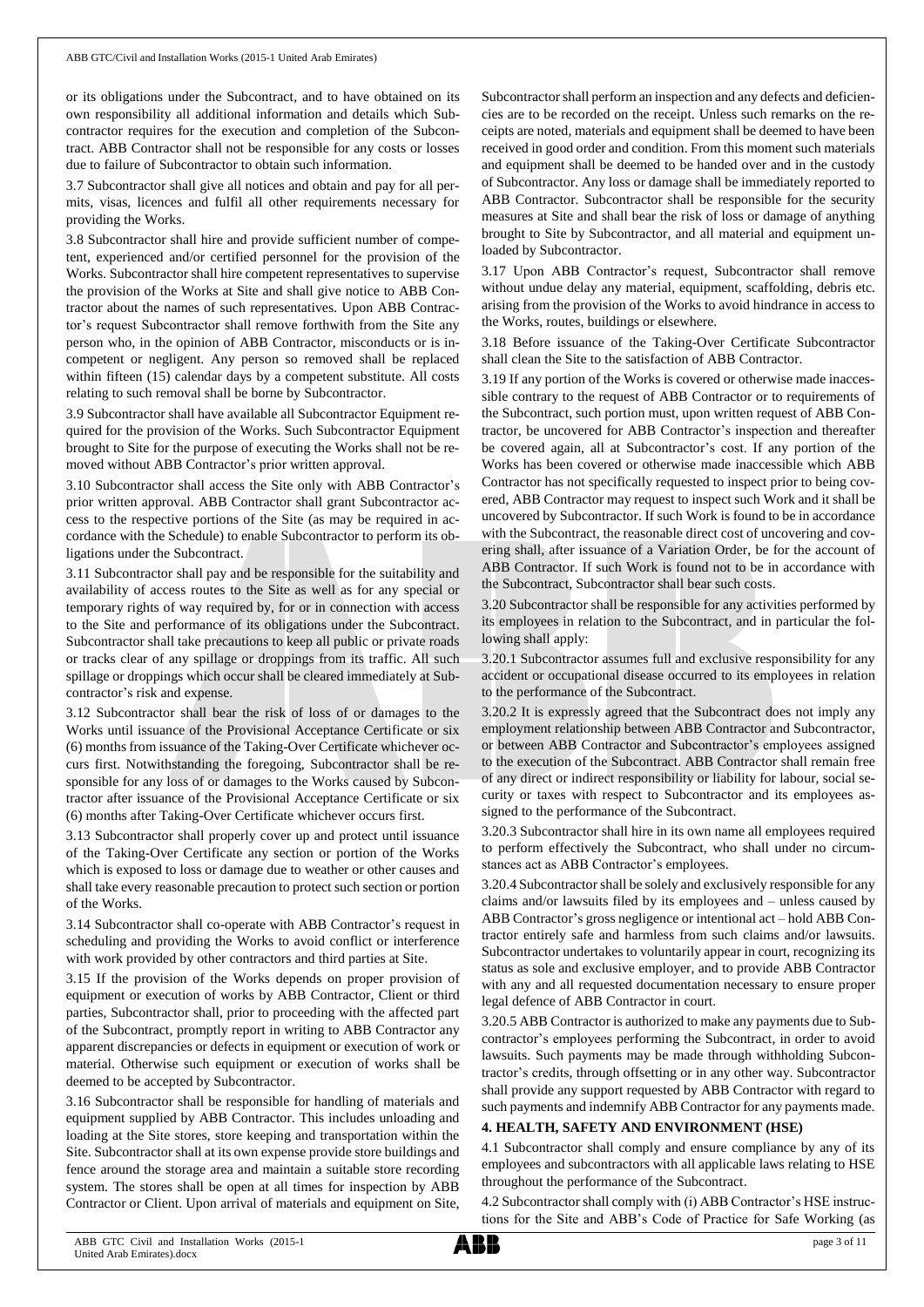referred to in the Special Terms and Conditions), (ii) Client's instructions concerning HSE at Site and (iii) applicable industry standards and good engineering practice.

4.3 Subcontractor shall allocate sufficient and qualified HSE resources to satisfy its obligations with regard to HSE. Resources allocation shall be reviewed periodically by Subcontractor and shared with ABB Contractor to ensure HSE requirements can be met. Subcontractor shall ensure that all its personnel, and its subcontractors' personnel, working on Site shall have received relevant training and induction before being allowed to work on Site. Subcontractor shall immediately remove from Site any person who, in ABB Contractor's opinion, fails to comply with the provisions of the relevant legislation, regulations and rules as appropriate or such other HSE legislation, which from time to time may be in force.

4.4 Subcontractor shall be solely responsible for the health and safety of all its employees and subcontractors at Site and shall immediately advise ABB Contractor and the relevant authority, if so required, of the occurrence of any accident, incident or near-miss on or about the Site or otherwise in connection with the provision of the Works. Within twenty four (24) hours after the occurrence of any such accident, incident or near-miss, Subcontractor shall furnish ABB Contractor with a written report, which shall be followed within fourteen (14) calendar days by a final report. Subcontractor shall also provide such a report to the appropriate authority when required. This procedure shall not relieve Subcontractor from the full responsibility to protect persons and property, and from its liability for damages.

4.5 Subcontractor shall hire only persons free from contagious diseases. Subcontractor shall, if requested by ABB Contractor, perform medical examination of its employees and provide ABB Contractor with the results of such examination, unless such provision would violate applicable laws.

4.6 Subcontractor shall maintain the whole area of its operations in a clean, tidy and safe condition and arrange all items necessary for providing the Works in an orderly manner. Any rubbish, waste material, debris, etc. generated from providing the Works shall be systematically cleared off the working areas and Subcontractor shall be responsible for disposing material in accordance with Applicable Laws. In addition, any such substance or material that could cause damage or harm to the environment shall be stored, transported, treated and removed to, at and from the Site in the most environmental friendly way possible and in accordance with Applicable Laws. Subcontractor shall also clear all its items constituting a fire hazard from Site. If Subcontractor fails to immediately comply with written instructions to clear materials, ABB Contractor shall clear such materials at Subcontractor's risk and expense.

4.7 Subcontractor shall notify ABB Contractor of all hazardous materials (as such term is defined in applicable laws or regulations) which are contained in the Works. Subcontractor shall furnish ABB Contractor with copies of all applicable material safety data sheets and provide any appropriate special handling instructions for the Works no later than ten (10) calendar days prior to the provision of the Works.

## **5. VARIATION ORDERS**

5.1 ABB Contractor may issue, in the standard form provided in the Annexes, Variation Orders to Subcontractor to alter the Schedule, to amend, omit, add to, or otherwise change the Works or any parts thereof. Subcontractor shall carry out such Variation Orders only upon receipt of written Variation Order and continue to be bound by the provisions of the Subcontract. The value of each Variation Order shall then be added to or deducted from the Subcontract Price, as appropriate and specified in Clause 5.2. The Variation Order shall, as the case may be, express the amount of time by virtue of which the Schedule shall be shortened or extended.

5.2 Payments or credits for any variations covered by a Variation Order shall be calculated in accordance with the following order: (i) agreed unit price list as defined in the Subcontract, (ii) lump sum to be agreed

between ABB Contractor and Subcontractor, (iii) on a time and material basis or, (iv) if necessary, as a combination of these methods. If the agreed unit price list does not cover the subject matter of the Variation Order, an additional price shall be determined by ABB Contractor on the basis of prices in the list for similar goods, and added to the unit price list.

5.3 Variations requested by ABB Contractor in a reasonable time period shall not result in extension of time for performance of Subcontractor's obligations.

5.4 If Subcontractor believes that any order, request, act or omission of ABB Contractor involves or constitutes a change to the Subcontract, Subcontractor shall within five (5) calendar days of such order, request, act or omission forward a written proposal for a Variation Order in respect of such change to ABB Contractor. Subcontractor shall not be entitled to additional compensation in respect of costs and/or time incurred, unless ABB Contractor issues a Variation Order as a result of Subcontractor's proposal and Subcontractor complies strictly with the notice provisions of this Clause.

5.5 Subcontractor shall not postpone or delay the performance of a Variation Order on the grounds of dispute, or that it is subject to acceptance by Subcontractor, or agreeing to the value amount, and/or time extension to Schedule.

## **6. PROVISION OF THE WORKS**

6.1 Subcontractor shall provide the Works and meet the Schedule both as specified in the Subcontract. Partial performance is not accepted unless confirmed or requested by ABB Contractor in writing.

6.2 Subcontractor shall submit for ABB Contractor's approval a detailed execution plan (including agreed milestones and activities with duration and planned resources as specified in the Subcontract) for the performance of the Subcontract and shall assist ABB Contractor with regard to the scheduling and planning process, and cooperate with ABB Contractor in all respects of the Subcontract scheduling and planning.

6.3 Unless requested otherwise, Subcontractor shall at least weekly in the form requested by ABB Contractor, report the status of the provision of the Works. The report shall provide a statement regarding the timely provision of the Works (including photos of the Works), bill of quantities managed during that month and bill of quantities to be managed during the next month, and steps proposed for expediting whenever required. The report shall also show the numbers and categories of workers assigned to defined activities as well as the numbers and categories of machinery and equipment at Site. Subcontractor shall anticipate that the Works may be interfered with or incidentally delayed from time to time due to concurrent performance of work by others. The report shall be provided to ABB Contractor within five (5) calendar days from the end of the month covered by the report. If the provision of the Works or any part thereof is behind the Schedule, Subcontractor shall submit in writing a recovery plan specifying its activities for reaching compliance with the Schedule. Upon ABB Contractor's request, Subcontractor shall provide ABB Contractor at any time with all information regarding the provision of the Works. ABB Contractor shall have the right to withhold payments under the Subcontract if Subcontractor fails to submit any of the reports.

6.4 Subcontractor must indicate latest at the time of acceptance of the Subcontract the customs tariff numbers of the country of consignment and the countries of origin for all Works. For controlled Works, the relevant national export control numbers must be indicated and, if the Works are subject to U.S. export regulations, the U.S. Export Control Classification Numbers (ECCN) or classification numbers of the International Traffic In Arms Regulations (ITAR) must be specified. Proofs of preferential origin as well as conformity declarations and marks of the country of consignment or destination are to be submitted without being requested; certificates of origin upon request.

## **7. TIME FOR PROVIDING THE WORKS, DELAY**

7.1 If Subcontractor does not comply with the Schedule, ABB Contractor reserves the right to instruct Subcontractor in writing to expedite its

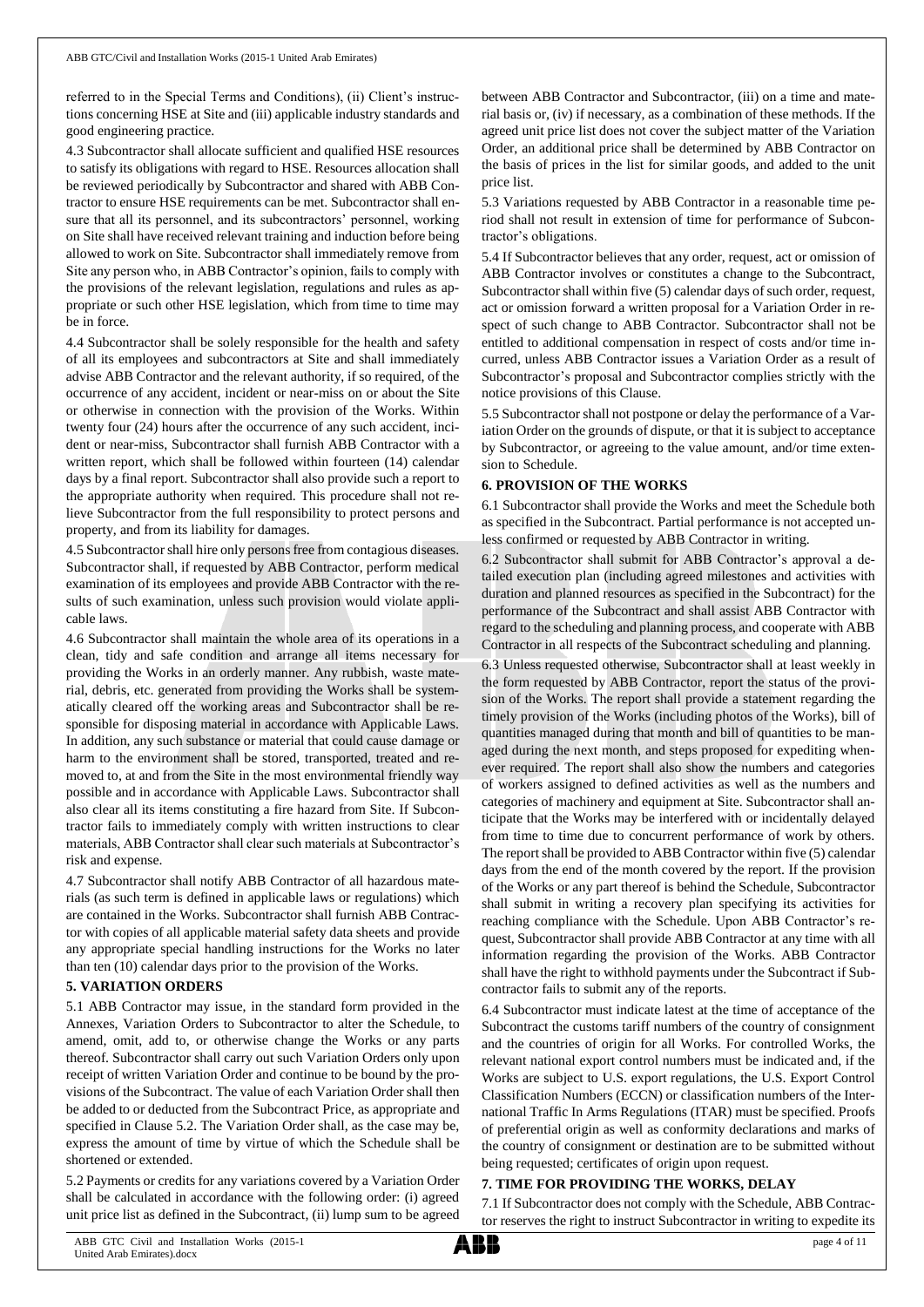performance under the Subcontract. Subcontractor shall take such measures (in accordance with ABB Contractor's instructions) as required for acceleration of progress so as to complete the provision of the Works, or the relevant part thereof, on time. Subcontractor shall not be entitled to any additional payment for taking such steps to accelerate the work to meet the Schedule. Subcontractor shall notify ABB Contractor in writing within twenty four (24) hours of the occurrence and cause of any delay and also to make every effort to minimise or mitigate the costs or the consequences of such delay.

7.2 If Subcontractor fails to provide the Works in accordance with the Schedule, Subcontractor shall pay liquidated damages to ABB Contractor for this default. The liquidated damages shall be payable at a rate specified in the Subcontract. Subcontractor shall pay the liquidated damages upon written demand or upon receipt of an invoice from ABB Contractor. The amount of liquidated damages may be deducted by ABB Contractor from any payments due or which may become due to Subcontractor, or from Subcontractor's financial guarantees, without prejudice to any other recovery method. The payment of such liquidated damages shall not relieve Subcontractor from any of its obligations and liabilities under the Subcontract.

7.3 If the delay in providing the Works is such that ABB Contractor is entitled to maximum liquidated damages and if the Works are still not provided, ABB Contractor may in writing demand provision of the Works within a final reasonable period which shall not be less than one week.

7.4 If Subcontractor does not provide the Works within such final period and this is not due to any circumstance for which ABB Contractor is responsible, then ABB Contractor reserves the right to:

7.4.1 terminate the Subcontract pursuant to Clause 18 (Termination);

7.4.2 refuse any subsequent provision of the Works which Subcontractor attempts to make;

7.4.3 recover from Subcontractor any costs or expenditure incurred by ABB Contractor in obtaining the Works in substitution from another Subcontractor;

7.4.4 claim in addition to liquidated damages under Clause 7 for any additional costs, losses or damages incurred whatsoever by ABB Contractor which are reasonably attributable to Subcontractor's failure to comply with the Subcontract.

7.5 ABB Contractor shall also have the right to terminate the Subcontract by notice in writing to the Subcontractor, if it is clear from the circumstances that there will occur a delay in providing the Works which under Clause 7 would entitle ABB Contractor to maximum liquidated damages.

## **8. TEST AND ACCEPTANCE OF THE WORKS**

8.1 Subcontractor shall perform tests as required in the Special Terms and Conditions, and any other tests required to meet regulations, codes and standards or deemed necessary by ABB Contractor to verify that the Works comply with the Subcontract.

8.2 At any time prior to completion of the Works, ABB Contractor and/or Client's nominee shall have the right to (i) inspect the Works upon providing reasonable notice, and/or (ii) test the Works, or any parts or materials thereof, as required in the Special Terms and Conditions.

8.3 If the results of such inspection or test cause ABB Contractor to be of the opinion that the Works do not comply or are unlikely to comply with the Subcontract, ABB Contractor shall inform Subcontractor and Subcontractor shall immediately take such action as is necessary to ensure compliance with the Subcontract. In addition Subcontractor shall carry out such necessary additional inspection or testing at Subcontractor's own cost whereby ABB Contractor and Client shall be entitled to be present. ABB Contractor's costs (including Client's costs) of attending such additional inspection and testing of the Works shall be for Subcontractor's account.

8.4 Subcontractor shall prepare and transfer to ABB Contractor within fifteen (15) calendar days from the Effective Date of the Subcontract a detailed schedule of all tests, including a drawing showing the test arrangement for the test procedure stating all instruments, equipment to be used, and indicating the estimated dates for the tests. Subcontractor shall furnish all instruments, labour, material and assistance required for inspection and witness of testing of the Works.

8.5 Subcontractor shall inform with a minimum of four (4) weeks advance notice in writing ABB Contractor when the Works are ready for the agreed inspections and tests.

8.6 The costs of any tests shall be included in the Subcontract Price.

8.7 In the event the Works do not pass the tests, the Parties shall prepare and sign a protocol after the acceptance test indicating all relevant test results and the deficiencies and defects preventing ABB Contractor from issuing the Taking-Over Certificate. Subcontractor shall remedy the deficiencies and defects within the shortest time possible or by the date in ABB Contractor's Works defect notice.

8.8 ABB Contractor will issue a Taking-Over Certificate when the Site has been cleaned to the satisfaction of ABB Contractor, the Works have passed all applicable tests and Subcontractor has met all obligations under the Subcontract.

8.9 ABB Contractor in its sole discretion shall be entitled to issue the Taking-Over Certificate as a conditional acceptance, despite deficiencies and defects identified during the inspection and testing program. In such case the conditional character and the respective deficiencies and defects shall be expressly described in the Taking-Over Certificate, and Subcontractor shall remedy these deficiencies and defects within the shortest time possible, however not later than thirty (30) calendar days from the date of the (conditional) Taking-Over Certificate. ABB Contractor is entitled to withhold any outstanding payments until all these deficiencies and defects have been remedied. Should Subcontractor fail to remedy the same within the thirty (30) calendar days' time period, the issued (conditional) Taking-Over Certificate shall automatically be deemed to be null and void and ABB Contractor shall – without prejudice to any other rights or remedies it may have at law or under the Subcontract – be entitled (i) to treat the failure as a delay in completion, and (ii) to call any guarantees in its possession. The warranty period shall in no event commence under such (conditional) Taking-Over Certificate. After all defects and deficiencies have been remedied, the Taking-Over Certificate shall become effective.

8.10 ABB Contractor shall issue the Final Acceptance Certificate when all defects and deficiencies have been remedied, Subcontractor has met all obligations under the Subcontract and the warranty period has expired.

8.11 ABB Contractor in its sole discretion shall be entitled to issue the Final Acceptance Certificate as a conditional acceptance, despite deficiencies and defects identified during the inspection and testing program. In such case the conditional character and the respective deficiencies and defects shall be expressly described in the (conditional) Final Acceptance Certificate, and Subcontractor shall remedy these deficiencies and defects within the shortest time possible, however not later than thirty (30) calendar days from the date of the (conditional) Final Acceptance Certificate. ABB Contractor is entitled to withhold any outstanding payments until all these deficiencies and defects have been remedied. Should Subcontractor fail to remedy the same within the thirty (30) calendar days' time period, the issued (conditional) Final Acceptance Certificate shall automatically be deemed to be null and void and ABB Contractor shall – without prejudice to any other rights or remedies it may have at law or under the Subcontract – be entitled (i) to treat the failure as a delay in performance, (ii) to be compensated by Subcontractor for all costs, damages and losses incurred as a result of these deficiencies and defects, and (iii) to call any guarantees in its possession. After all defects and deficiencies have been remedied, the Final Acceptance Certificate shall become effective.

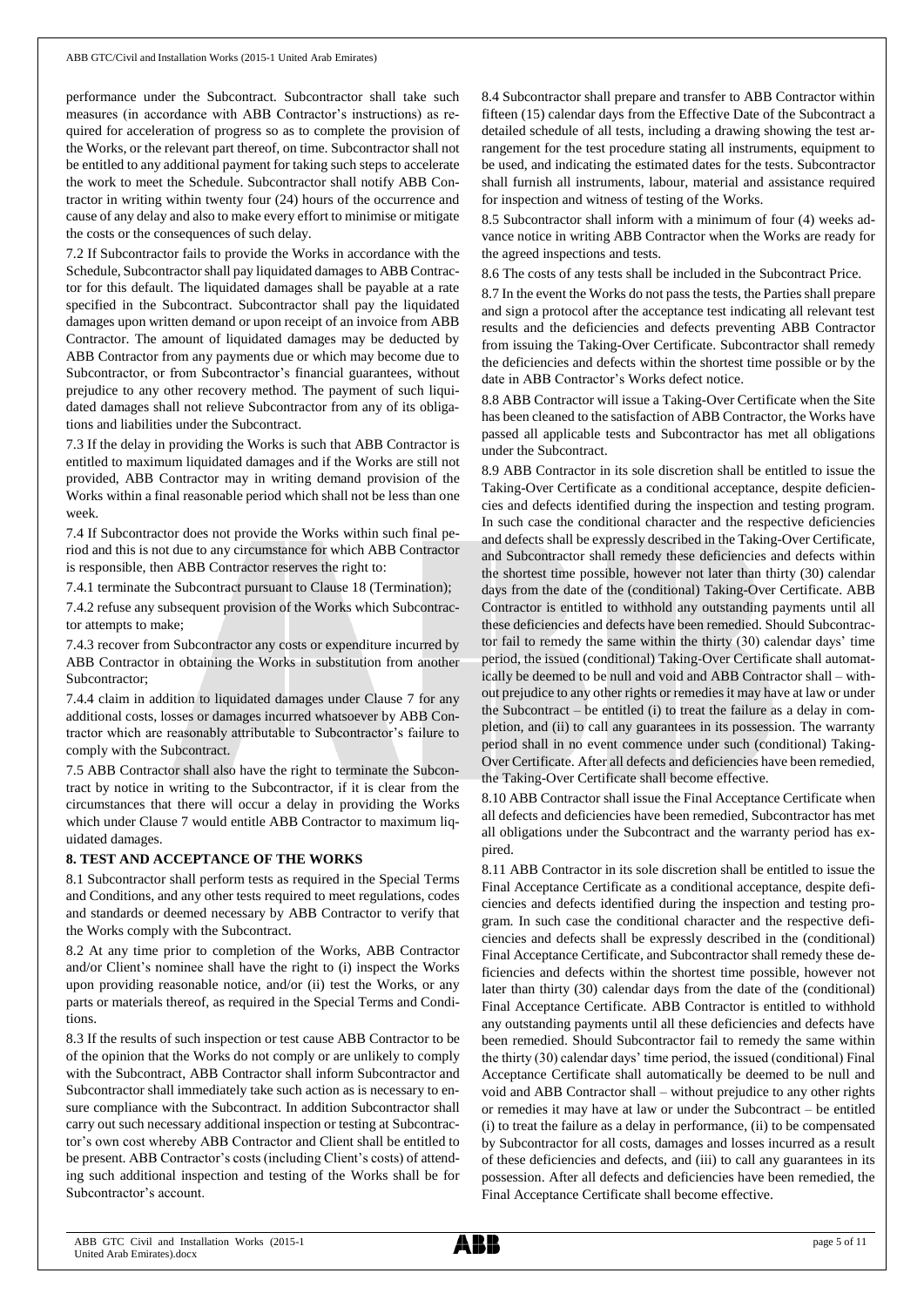8.12 No certificate, consent, approval or acceptance by ABB Contractor or its representatives other than the Final Acceptance Certificate duly signed by ABB Contractor's authorized representatives shall neither be deemed to constitute final approval and acceptance of the Works nor relieve Subcontractor from any of its obligations under the Subcontract.

8.13 Subcontractor shall have available and provide at its own expense sufficient equipment, workmen and services as required to obtain from ABB Contractor the Taking-Over Certificate and the Final Acceptance Certificate. Any extension of time requires written application of Subcontractor (including explanation of the reasons for not complying with the Schedule) and written approval of ABB Contractor.

8.14 ABB Contractor may under circumstances endangering the Works and/or the proper execution of the Subcontract, without any effect on the obligations of either Party under the Subcontract, take possession of any part of the Works at any time. Such possession shall not constitute acceptance of the Works and shall not relieve Subcontractor of any of its obligations and liabilities under the Subcontract.

8.15 Notwithstanding any approval, inspection, test or test sampling by ABB Contractor, Subcontractor shall remain fully responsible for the Works compliance with the Subcontract. This applies whether or not ABB Contractor has exercised its right of approval, inspection, testing and/or test sampling and shall not limit Subcontractor's obligations under the Subcontract. For the avoidance of doubt, approval, inspection, testing or test sampling of Works by ABB Contractor shall in no event exempt Subcontractor from or limit Subcontractor's warranties or liability in any way.

## **9. SUSPENSION OF THE SUBCONTRACT**

9.1 ABB Contractor shall have the right to suspend performance of the Subcontract at any time for convenience for a period of 90 calendar days in the aggregate without any compensation to Subcontractor. In case the suspension extends beyond 90 calendar days, Subcontractor shall be compensated by ABB Contractor for the direct and reasonable incurred costs of such suspension, such as cost of protection, storage and insurance. The agreed time for performance of the Subcontract or the concerned part thereof shall be extended by the time period of the suspension.

9.2 If the suspension of the Subcontract is caused or requested by Client, Subcontractor shall be entitled only to a compensation as specified in the Subcontract and to the extent paid by Client.

9.3 Subcontractor shall suspend the performance of the Subcontract or any part thereof, including postponing the provision of the Works, for such times and in such manner as ABB Contractor considers necessary (i) for proper HSE or execution of the Subcontract, or (ii) due to any default by Subcontractor, in which case Subcontractor shall bear all costs and be liable for the delay arising from such suspension.

9.4 During any suspension Subcontractor shall properly protect, insure and secure the Works.

9.5 Subcontractor is obliged to make every effort to minimise the consequences of any suspension.

9.6 Subcontractor shall have no right to suspend performance of the Subcontract.

## **10. FORCE MAJEURE**

10.1 Neither Party shall be liable for any delay in performing or for failure to perform its obligations under the Subcontract if the delay or failure results from an event of "Force Majeure", provided that the affected Party serves notice to the other Party within five (5) calendar days from occurrence of the respective event of Force Majeure.

10.2 "Force Majeure" means the occurrence of any of the following events, provided that they are unforeseeable and beyond the control of the Party affected that results in the failure or delay by such Party of some performance under the Subcontract, in full or part: flood, earthquake, volcanic eruption, war (whether declared or not), or terrorism.

10.3 The delayed Party will provide continuous updates on status and efforts to resolve the delay, and will ultimately be entitled to an extension of time only, and no monetary compensation for the delay. Each Party shall use its reasonable endeavours to minimise the effects of any event of Force Majeure.

10.4 If an event of Force Majeure occurs which exceeds twelve (12) months either Party shall have the right to terminate the Subcontract forthwith by written notice to the other Party without liability to the other Party.

## **11. WARRANTY**

11.1 Subcontractor warrants that:

11.1.1 the Works comply with the Subcontract, including but not limited to the specifications as stipulated in the Subcontract, and with good engineering practices, and that they retain the functionality and performance as expected by Client, and remain free from rights of third parties, including Intellectual Property Rights;

11.1.2 the Works are fit for the particular purpose of the Project, whether expressly or impliedly made known to Subcontractor in the Subcontract;

11.1.3 the Works are free and remain free from defects during the warranty period; and

11.1.4 the Works comply with Clauses 3.1.1 and 19 (Compliance, Integrity).

11.2 The warranty period shall be thirty six (36) months from the date ABB Contractor has obtained the Provisional Acceptance Certificate. If Provisional Acceptance Certificate cannot be achieved through no fault of Subcontractor, the warranty period shall be forty eight (48) months from the date of issuance of Taking-Over Certificate for the respective Works, and in the absence of such Taking-Over Certificate, the warranty period shall be forty eight (48) months from completion of the Works, which shall be achieved when the Works have been completed in accordance with the Subcontract, except for any outstanding work which is not attributable to Subcontractor's failure. Notwithstanding the foregoing, if the applicable law foresees a longer warranty period for the structural portion of the Works, such longer warranty period shall apply.

11.3 In the event of a breach of warranty, the entire warranty period of Clause 11.2 shall be restarted upon Client's and/or ABB Contractor's written confirmation that the Works are no longer defective. In all other cases the warranty period shall be extended by a time period which is equal to the time period from ABB Contractor's notice of breach of warranty to Subcontractor until ABB Contractor notifies Subcontractor in writing that the breach has been successfully remedied. For all other parts of the Works which cannot be used for the purposes of the Project as a result of a defect or damage, the same warranty extension shall apply.

11.4 Subcontractor shall, during a period of three (3) years after expiry of the warranty period, remain responsible for and shall remedy any defects in the Works which have not been detected by inspections or tests carried out and did not otherwise become obvious before the expiry of the warranty period, but are the result of non-compliance of the Works with the Subcontract prior to the expiry of the warranty period (hidden/latent defects).

11.5 Subcontractor assigns, transfers and conveys to ABB Contractor all of its rights, title and interests under any and all warranties with respect to the Works.

11.6 In case of non-compliance with the warranty provided under this Clause 11, ABB Contractor shall be entitled to enforce one or more of the following remedies at Subcontractor's own expense and risk:

11.6.1 to give Subcontractor the opportunity to carry out any additional work necessary to ensure that the terms and conditions of the Subcontract are fulfilled within twenty (20) calendar days from ABB Contractor's notice. If not otherwise agreed in writing by the Parties, such remedial work requires acceptance by ABB Contractor;

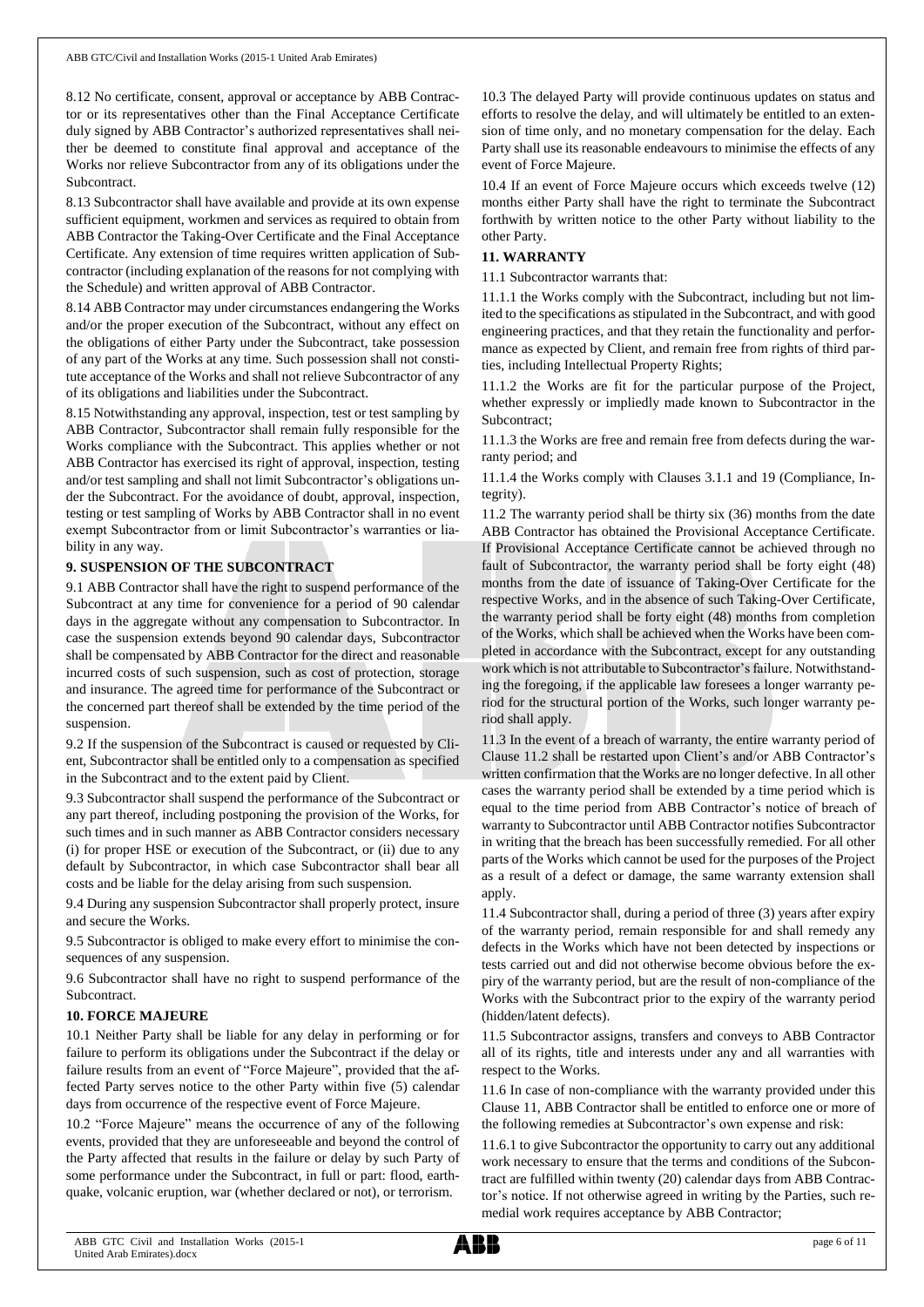11.6.2 to carry out (or to instruct a third party to carry out) any additional work necessary to make the Works comply with the Subcontract; 11.6.3 to obtain from Subcontractor prompt repair or replacement of the non-compliant Works by other Works conforming with the Subcontract, or to obtain such personnel in such numbers necessary for the proper and timely execution and completion of the Works. Any and all costs, including but not limited to costs of transportation to Site, disassembly, cleaning, upgrade, assembly, installation, testing, inspection, insurance, completion, and acceptance, which are connected with correcting defects or damages shall be to Subcontractor's account. This covers the time period until issuance of the Final Acceptance Certificate;

11.6.4 to refuse to accept any further provision of the Works, but without exemption from Subcontractor's liability for the defective Works for which ABB Contractor shall be entitled to a price reduction, instead of requiring their correction, replacement or removal. A Variation Order will be issued to reflect an equitable reduction in the Subcontract Price. Such adjustments shall be effected whether or not final payment has been made;

11.6.5 to claim such costs and damages as may have been sustained by ABB Contractor as a result of Subcontractor's breach or failure;

11.6.6 to terminate the Subcontract in accordance with Clause 18.1.

11.7 The rights and remedies available to ABB Contractor and contained in the Subcontract are cumulative and are not exclusive of any rights or remedies available under warranty, at law or in equity.

## **12. STEP IN**

If Subcontractor (a) fails to provide the Works or any part thereof in accordance with the Schedule or (b) fails to provide the Works in accordance with any requirements as provided in the Subcontract and, within seven (7) calendar days after receipt of written notice from ABB Contractor, Subcontractor fails to take satisfactory actions (acceptable to ABB Contractor) to commence correction of such default or neglect with diligence and promptness, ABB Contractor may, without prejudice to any other remedy or rights ABB Contractor may have, take the Works (or relevant part thereof) out of the hands of Subcontractor and employ other subcontractors to complete the Works (or relevant part thereof) or complete it by using its own resources. Any such work shall be performed at Subcontractor's risk and expense. ABB Contractor shall have the right to take possession at Subcontractor's premises of any uncompleted part of the Works and use all drawings, technical information related to the Works, materials, equipment and other property provided (or to be provided) or used by Subcontractor and use it as ABB Contractor deems fit in order to complete the Works. If the cost to ABB Contractor for so completing the Works shall exceed the amount which would have been due to Subcontractor if the Works had been completed by him, Subcontractor shall pay the amount of such excess to ABB Contractor or it will be deducted from any money due or money that will become due to Subcontractor or from any of Subcontractor's guarantees.

## **13. PRICES, PAYMENT TERMS, INVOICING**

13.1 The Subcontract Price shall be deemed to cover the fulfilment by Subcontractor of all its obligations under the Subcontract and include the costs of the Works specified and the costs for everything, including but not limited to supervision, fees, taxes, duties, transportation, profit, overhead, licences, permits, and travel, whether indicated or described or not, which is necessary for the provision of the Works.

13.2 The prices stipulated in the Subcontract are fixed unless otherwise provided in a Variation Order.

13.3 The payment terms and the applicable procedures shall be specified in the Subcontract.

13.4 Subcontractor shall submit invoices complying with Subcontractor's and ABB Contractor's applicable local mandatory law, generally accepted accounting principles and ABB Contractor requirements set forth in the Subcontract, which shall contain the following minimum information: Subcontractor name, address and reference person including contact details (telephone, e-mail etc.); invoice date; invoice number; Order number (same as stated in the Order); Subcontractor number (same as stated in the Order); address of ABB Contractor; quantity; specification of Works supplied; price (total amount invoiced); currency; tax or VAT amount; tax or VAT number; Authorized Economic Operator and/or Approved Exporter Authorization number and/or other customs identification number, if applicable.

13.5 Invoices shall be accompanied by interim release of liens or privileges and shall be issued to ABB Contractor as stated in the Subcontract. Invoices shall be sent to the invoice address specified in the Subcontract. The submission of an invoice shall be deemed to be a confirmation by Subcontractor that it has no additional claims, except as may already have been submitted in writing, for anything that has occurred up to and including the last day of the period covered by such invoice.

13.6 Subcontractor shall make payment in due time for all equipment and labour used in, or in connection with, the performance of the Subcontract in order to avoid the imposition of any lien or privilege against any portion of the Works and/or the Project. In the event of the imposition of any such lien or privilege by any person who has supplied any such equipment or labour, or by any other person claiming by, through or under Subcontractor, Subcontractor shall, at its own expense, promptly take any and all action as may be necessary to cause such lien or privilege to be released or discharged. Subcontractor shall furnish satisfactory evidence, when requested by ABB Contractor, to verify compliance with the above. In the alternative, ABB Contractor may pay to release the lien and withhold such amounts from Subcontractor.

13.7 ABB Contractor shall have the right to withhold the whole or part of any payment to Subcontractor which, in the opinion of ABB Contractor, is necessary for protection of ABB Contractor from loss on account of claims against Subcontractor, or failure by Subcontractor to make due payments to its sub-suppliers or employees, or not having paid taxes, dues and social insurance contributions. ABB Contractor reserves the right to set off such amount owed to Subcontractor, or withhold payment for Works not provided in accordance with the Subcontract. However, Subcontractor shall not be entitled to set off any amounts owed by ABB Contractor to Subcontractor, unless prior approval has been granted by ABB Contractor in writing.

13.8 Unless otherwise agreed in writing (or instructed by ABB Contractor in writing), Subcontractorshall carry on and maintain the timely provision of the Works during arbitration and any dispute or disagreement with ABB Contractor, including, without limitation, a dispute or disagreement about ABB Contractor's withholding of payments otherwise due to Subcontractor.

## **14. FINANCIAL GUARANTEES**

14.1 Subcontractor shall submit financial guarantees as required in the Special Terms and Conditions, within fifteen (15) calendar days from Effective Date of the Subcontract. The guarantees shall be issued by reputable banks accepted by ABB Contractor. The guarantees shall be unconditional, irrevocable and payable on first demand. Subcontractor's failure to provide such financial guarantees shall entitle ABB Contractor to claim compensation for costs and damages as may have been sustained by ABB Contractor as a result of Subcontractor's failure to provide such financial guarantees, without prejudice to any other rights ABB Contractor may have under the Subcontract. ABB Contractor may seek additional security from Subcontractor, such as a parent company or bank guarantee, in a form as provided in the Annexes.

14.2 The financial guarantees shall remain valid until issuance of the Final Acceptance Certificate by ABB Contractor. However, in case an advance payment guarantee is submitted, such guarantee shall remain valid until issuance of the Taking-Over Certificate.

14.3 In the event the Parties agree on increased prices, the financial guarantee shall be increased proportionally within twenty (20) calendar days from ABB Contractor's written confirmation of the increase of the respective prices, or otherwise the equivalent amount shall be deducted

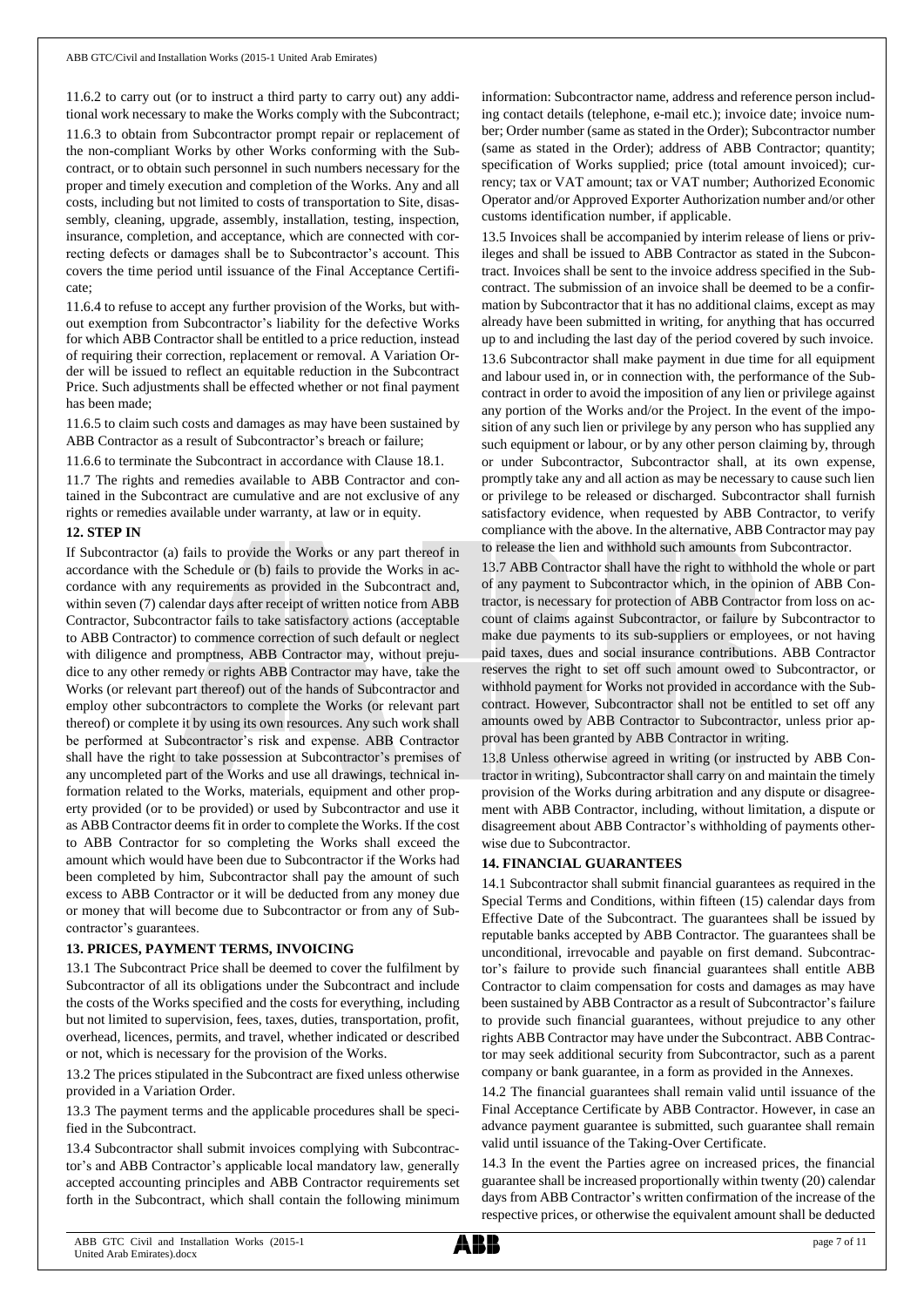from each invoice and become reimbursable upon issuance of the Final Acceptance Certificate.

14.4 All costs related to financial guarantees shall be for the account of Subcontractor.

## **15. DOCUMENTATION**

15.1 Subcontractor shall at its expense:

15.1.1 submit, as part of the Works, the Subcontractor Documentation. Delay in submitting the Subcontractor Documentation is regarded a delay in providing the Works and the consequences are as set out in Clause 7 (Time for Providing the Works, Delay);

15.1.2 prepare translation into English and/or any other language if so required by ABB Contractor;

15.1.3 immediately upon receipt of Client's and/or ABB Contractor's technical specification, carefully check such specifications and Subcontractor shall promptly notify ABB Contractor of any errors, omissions or discrepancies found in such specifications. ABB Contractor shall not bear any costs or liability in relation to any errors, omissions or discrepancies which Subcontractor ought to have found during its check;

15.1.4 provide ABB Contractor with updated copies of the drawings ("as-built") and specifications showing all changes and modifications made during the execution of the Subcontract;

15.1.5 prior to (and as a condition for) issuance of the Taking-Over Certificate or, if earlier, at the dates set out in the Subcontract, furnish to ABB Contractor one set of drawings showing all changes during the provision of the Works.

15.2 Where certificates are required, such certificates shall be submitted by and at the expense of Subcontractor. Such submittal shall be made in accordance with ABB Contractor's instructions. Certificates shall be subject to review and approval by ABB Contractor, and Subcontractor shall not provide the Works represented by such certificates without such review and approval. Certificates shall clearly identify the Works being certified and shall include but not be limited to the following information: Subcontractor's name, name of the item, manufacturer's name, and reference to the appropriate drawing, technical specification section and paragraph number, all as applicable.

15.3 All Subcontractor Documentation is subject to the provisions above as well as the review and approval by ABB Contractor.

15.4 Subcontractor shall not be entitled to any compensation for Works provided prior to such approval to the extent that Works have to be modified in the result of comments from ABB Contractor.

15.5 ABB Contractor shall approve or comment on Subcontractor Documentation within the number of days after receipt specified in the Subcontract, provided that the Subcontractor Documentation is in a status that enables ABB Contractor to decide if the submitted Subcontractor Documentation is to be approved or revised.

15.6 Subcontractor Documentation commented upon by ABB Contractor shall be corrected and resubmitted for approval within seven (7) calendar days from the date of receipt of the comments by Subcontractor.

15.7 Reviews and approvals by ABB Contractor do not constitute formal and final acceptance of the details, general design, calculations, analyses, test methods, certificates, materials or other concerned items of the Works and do not relieve Subcontractor from full compliance with its contractual obligations. Final acceptance of the Works is exclusively subject to issuance of Final Acceptance Certificate.

15.8 Any drawings and documents provided by ABB Contractor to Subcontractor shall remain the exclusive property of ABB Contractor and may not be used by Subcontractor for any other purpose than performing the Subcontract. Such drawings and documents must not be copied, reproduced or transmitted in whole or in part to any third party without the prior written consent of ABB Contractor. All drawings and documents provided by ABB Contractor to Subcontractor shall be returned to ABB Contractor upon ABB Contractor's request.

15.9 Subcontractor shall keep all Subcontractor Documentation at least for ten (10) years after issuance of the Taking-Over Certificate or any such longer time required by applicable law.

# **16. LIABILITY AND INDEMNITY**

16.1 Subcontractor shall indemnify ABB Contractor and Client against all liabilities, losses, damages, injuries, cost, actions, suits, claims, demands, charges or expenses whatsoever arising in connection with death or injury suffered by persons employed by Subcontractor or any of its sub-suppliers.

16.2 Without prejudice to applicable mandatory law or unless otherwise agreed between the Parties, Subcontractor shall compensate/indemnify ABB Contractor and Client for all liabilities, losses, damages, injuries, cost, actions, suits, claims, demands, charges or expenses whatsoever arising out of or in connection with the performance of the Subcontract and/or the Works (i) for Subcontractor's breaches of the Subcontract, and (ii) for any claim made by a third party (including employees of Subcontractor) against ABB Contractor in connection with the Works and to the extent that the respective liability, loss, damage, injury, cost or expense was caused by or arises from acts or omissions of Subcontractor and/or from the Works.

16.3 In the event of infringements of third party Intellectual Property Rights caused by or related to the Works:

16.3.1 Subcontractor shall reimburse ABB Contractor and Client for any liabilities, losses, damages, injuries, costs and expenses (including without limitation to any direct, indirect, or consequential losses, loss of profit and loss of reputation, and all interest, penalties and legal and other professional costs and expenses) arising out of such infringement. This obligation does not limit any further compensation rights of ABB Contractor or Client;

16.3.2 Without prejudice to ABB Contractor's right under the Subcontract, Subcontractor shall, upon notification from ABB Contractor, at Subcontractor's cost (i) procure for ABB Contractor the right to continue using the Works; (ii) modify the Works so that they cease to be infringing; or (iii) replace the Works by non-infringing Works.

16.4 Subcontractor shall be responsible for the acts, omissions, defaults, negligence or obligations of any of its sub-suppliers, its agents, servants or workmen as fully as if they were the acts, omissions, defaults, negligence or obligations of Subcontractor.

16.5 ABB Contractor reserves the right to set off any indemnity/liability claims under the Subcontract against any amounts owed to Subcontractor.

16.6 For any indemnity obligations, Subcontractor shall defend ABB Contractor and/or Client at its cost against any third party claims upon ABB Contractor's request.

## **17. INSURANCE**

17.1 Until issuance of the Final Acceptance Certificate and as required in the Special Terms and Conditions, Subcontractor shall maintain at its expense with reputable and financially sound insurers acceptable to ABB Contractor the following type of insurances: public liability insurance, statutory worker's compensation/employer's liability insurance.

17.2 All insurance policies shall be endorsed to include ABB Contractor as additional insured and provide a waiver of insurer's right of subrogation in favour of ABB Contractor. All insurance policies and waivers of recourse shall, upon request by ABB Contractor, be extended to also similarly apply to Client. Subcontractor shall no later than Effective Date provide to ABB Contractor certificates of insurance covering such policies as well as confirmation that premiums have been paid. Subcontractor shall also provide upon ABB Contractor's request copies of such insurance policies.

17.3 In case of loss and damage related to the covers in Clause 17, any and all deductibles shall be for Subcontractor's account.

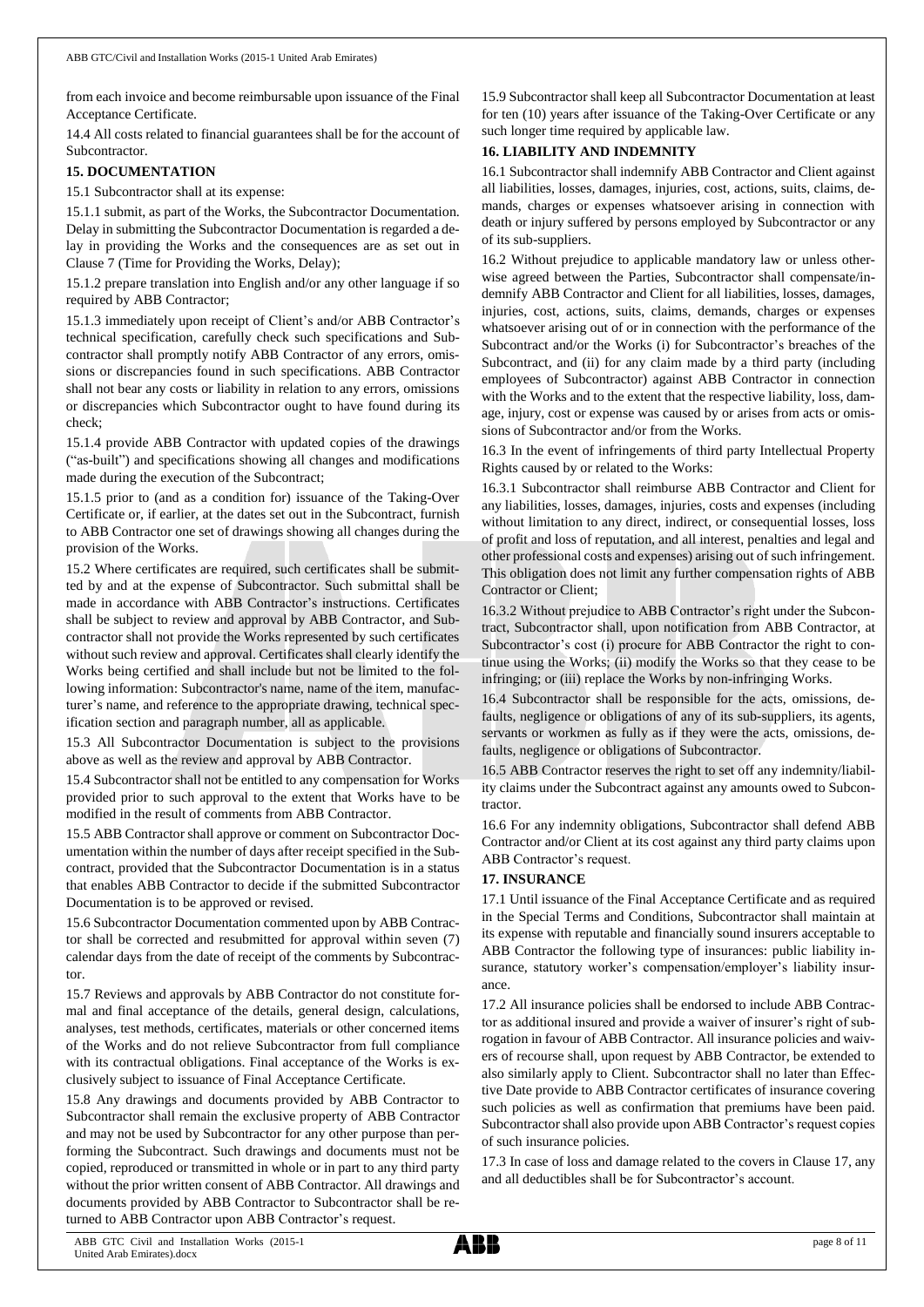17.4 Subcontractor shall furnish notice to ABB Contractor within thirty (30) calendar days of any cancellation or non-renewal or material change to the terms of any insurance.

17.5 All Subcontractor policies (except worker's compensation/employer's liability) shall be considered primary insurance and any insurance carried by ABB Contractor shall not be called upon by Subcontractor's insurers to contribute or participate on the basis of contributing, concurrent, double insurance or otherwise.

17.6 Should Subcontractor fail to provide insurance certificates and maintain insurance according to Clause 17, ABB Contractor shall have the right to procure such insurance cover at the sole expense of Subcontractor.

17.7 Any compensation received by Subcontractor shall be applied towards the replacement and/or restoration of the Works.

17.8 Nothing contained in this Clause 17 shall relieve Subcontractor of any liability under the Subcontract or any of its obligations to make good any loss or damage to the Works. The insured amounts can neither be considered nor construed as a limitation of liability.

## **18. TERMINATION**

18.1 Without prejudice to any other rights or remedies to which ABB Contractor may be entitled, ABB Contractor may terminate the Subcontract in the event that:

18.1.1 Subcontractor commits a breach of its obligations under the Subcontract, and fails to remedy that breach within ten (10) calendar days (unless otherwise stated under the Subcontract) of receiving written notice from ABB Contractor requiring its remedy; or

18.1.2 subject to Clause 7.3, the maximum amount of liquidated damages payable by Subcontractor is reached, or, subject to Clause 7.5, it is clear from the circumstances that a delay will occur in providing the Works which would entitle ABB Contractor to maximum liquidated damages; or

18.1.3 Subcontractor fails to provide, in response to demand by ABB Contractor, adequate assurance of Subcontractor's future performance, whereby ABB Contractor shall be the sole judge of the adequacy of said assurance; or

18.1.4 there is any adverse change in the position, financial or otherwise, of Subcontractor, whereby and without limitation:

a) Subcontractor becomes insolvent; or

b) an order is made for the winding up of Subcontractor; or

c) documents are filed with a court of competent jurisdiction for the appointment of an administrator of Subcontractor; or

d) Subcontractor makes any arrangement or composition with its creditors, or makes an application to a court of competent jurisdiction for the protection of its creditors in any way; or

18.1.5 Subcontractor ceases, or threatens to cease, performing a substantial portion of its business, whether voluntarily or involuntarily, that has or will have an adverse effect on Subcontractor's ability to perform its obligations under the Subcontract; or

18.1.6 any representation or warranty made by Subcontractor in the Subcontract is not true, or inaccurate and if such lack of truth or accuracy would reasonably be expected to result in an adverse impact on ABB Contractor, unless cured within ten (10) calendar days after the date of written notice of such lack; or

18.1.7 there is a change of control of Subcontractor.

18.2 Upon termination according to Clause 18.1, ABB Contractor shall be entitled to reclaim all sums which ABB Contractor has paid to Subcontractor under the Subcontract and to claim compensation for any costs, losses or damages incurred whatsoever in connection with such termination. Subcontractor shall at its own expense promptly remove from the Site all portions of the Works which are defective or otherwise not conforming with the Subcontract and which have not been corrected, unless removal is waived by ABB Contractor.

18.3 If Subcontractor does not proceed with the removal of defective or non-conforming Works or the respective parts immediately upon written notice from ABB Contractor, ABB Contractor may (or may instruct a third party to) remove them and store them at the expense of Subcontractor. If Subcontractor does not pay the cost of such removal and storage within ten (10) calendar days thereafter, ABB Contractor may upon ten (10) additional calendar days' written notice sell such items at auction or at private sale and shall account for the net proceeds thereof, after deducting all the costs of such sale and other costs that should have been borne by Subcontractor. If such proceeds of sale do not cover all costs of sale and other costs which Subcontractor should have borne, the difference shall be charged to Subcontractor. If payments then or thereafter due to Subcontractor are not sufficient to cover such amount, Subcontractor shall pay the difference to ABB Contractor.

18.4 Upon termination according to Clause 18.1, ABB Contractor may complete the Subcontract or employ other suppliers to complete the Subcontract. Any such work shall be performed at Subcontractor's risk and expense. ABB Contractor shall have the right to take possession at Subcontractor's premises and/or at Site of any uncompleted part of the Works and use all Subcontractor Documentation, Subcontractor Equipment and other property provided (or to be provided) or used by Subcontractor and use it as ABB Contractor deems fit in order to complete the Works. If the cost to ABB Contractor for so completing the Works shall exceed the amount which would have been due to Subcontractor had the Works been completed by Subcontractor, Subcontractor shall pay the amount of such excess to ABB Contractor or it will be deducted from any money due or money that will become due to Subcontractor or from any of Subcontractor's guarantees.

18.5 Upon termination according to Clause 18.1, ABB Contractor shall have the right to enter into, and Subcontractor shall undertake to assign, any agreements with Subcontractor's sub-suppliers. Any costs related to such assignments of agreements with sub-suppliers from Subcontractor to ABB Contractor shall be for the account of Subcontractor.

18.6 ABB Contractor has the right to terminate the Subcontract or parts of the Subcontract without cause at any time with immediate effect at its sole discretion by written notice to Subcontractor. Upon receipt of such notice Subcontractor shall stop all provision of the Works and performance of the Subcontract unless otherwise directed by ABB Contractor. ABB Contractor shall pay Subcontractor for the Works provided and for the materials purchased for execution of the Works before termination which cannot be used by Subcontractor for any other purposes (such materials will become property of ABB Contractor upon payment by ABB Contractor), and other verified, proven and direct additional expenses for discontinuing the Subcontract. However, in no event shall the total amount to be paid by ABB Contractor to Subcontractor exceed the amount of accumulated costs as stated in the Special Terms and Conditions, or in the absence thereof, the amount due and payable by ABB Contractor at the time of termination according to the Subcontract. Subcontractor shall have no further claim for compensation due to such termination. Claims for compensation of loss of anticipated profits are excluded.

18.7 In case the Main Contract is terminated for reasons other than Subcontractor's performance and if ABB Contractor, as a result thereof, terminates the Subcontract, compensation to be paid to Subcontractor shall correspond to the compensation paid by Client to ABB Contractor for the respective part of the Subcontract.

18.8 On termination of the Subcontract, Subcontractor shall immediately deliver to ABB Contractor all copies of information or data provided by ABB Contractor to Subcontractor for the purposes of the Subcontract. Subcontractor shall certify to ABB Contractor that Subcontractor has not retained any copies of such information or data.

18.9 On termination of the Subcontract, Subcontractor shall immediately deliver to ABB Contractor all specifications, programs and other information, data, and Subcontractor Documentation regarding the

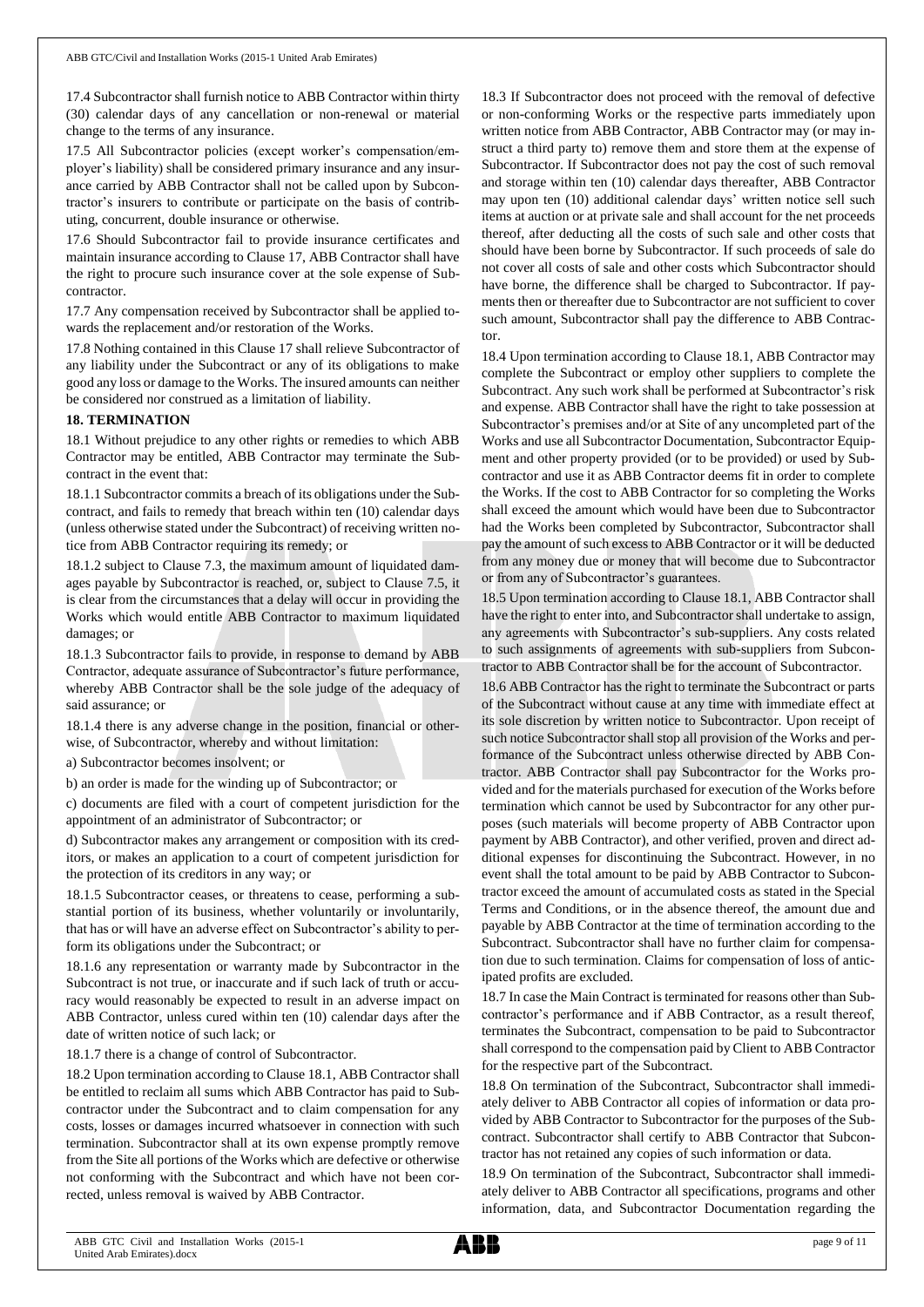Works which exist in any form whatsoever at the date of such termination, whether or not then complete.

18.10 Termination of the Subcontract, however arising, shall not affect or prejudice the accrued rights of the Parties as at termination, or the continuation of any provision expressly stated to survive, or implicitly surviving, termination.

# **19. COMPLIANCE, INTEGRITY**

19.1 Subcontractor shall provide the Works in compliance with all relevant legislation, laws, rules, regulations, and codes of practice, guidance and other requirements of any relevant government or governmental agency. To the extent that such regulations are advisory rather than mandatory, the standard of compliance to be achieved by Subcontractor shall be in compliance with the generally accepted best practice of the relevant industry.

19.2 Subcontractor must comply with the ABB Lists of Prohibited and Restricted Substances and with the reporting and other requirements regarding Conflict Minerals made available under **[www.abb.com](http://www.abb.com/) – Supplying – Material Compliance** or otherwise and shall provide ABB Contractor with respective documents, certificates and statements if requested. Any statement made by Subcontractor to ABB Contractor (whether directly or indirectly, e. g. where applicable via the ABB Supplier Registration and Pre-Qualification System) with regard to materials used for or in connection with the Works will be deemed to be a representation under the Subcontract.

19.3 Subcontractor represents and warrants that it is knowledgeable with, and is and will remain in full compliance with all applicable trade and customs laws, regulations, instructions, and policies, including, but not limited to, securing all necessary clearance requirements, proofs of origin, export and import licenses and exemptions from, and making all proper filings with appropriate governmental bodies and/or disclosures relating to the provision of services, the release or transfer of goods, hardware, software and technology to non U.S. nationals in the U.S., or outside the U.S., the release or transfer of technology and software having U.S. content or derived from U.S. origin software or technology.

19.4 No material or equipment included in or used for the Works shall originate from any company or country listed in any relevant embargo issued by the authority in the country where the Works shall be used or an authority otherwise having influence over the equipment and material forming part of the Works. If any of the Works are or will be subject to export restrictions, it is Subcontractor's responsibility to promptly inform ABB Contractor in writing of the particulars of such restrictions.

19.5 Both Parties warrant that each will not, directly or indirectly, and that each has no knowledge that the other Party or any third parties will, directly or indirectly, make any payment, gift or other commitment to its customers, to government officials or to agents, directors and employees of each Party, or any other party in a manner contrary to applicable laws (including but not limited to the U. S. Foreign Corrupt Practices Act and, where applicable, legislation enacted by member states and signatories implementing the OECD Convention Combating Bribery of Foreign Officials), and shall comply with all relevant laws, regulations, ordinances and rules regarding bribery and corruption. Nothing in the Subcontract shall render either Party or any of its Affiliates liable to reimburse the other for any such consideration given or promised.

19.6 Subcontractor herewith acknowledges and confirms that Subcontractor has received a copy of ABB's Code of Conduct and ABB's Supplier Code of Conduct or has been provided information on how to access both ABB Codes of Conduct online under **[www.abb.com/Integ](http://www.abb.com/Integrity)[rity](http://www.abb.com/Integrity)**. Subcontractor is obliged and agrees to perform its contractual obligations in accordance with both ABB Codes of Conduct, including but without limitation to all employment, health, safety and environmental requirements specified therein.

19.7 ABB has established the following reporting channels where Subcontractor and its employees may report suspected violations of applicable laws, policies or standards of conduct: Web portal: **[www.abb.com/Integrity](http://www.abb.com/Integrity) – Reporting Channels**; telephone and mail address: specified on this Web portal.

19.8 Any violation of an obligation contained in this Clause 19 shall be a material breach of the Subcontract. Either Party's material breach shall entitle the other Party to terminate the Subcontract with immediate effect and without prejudice to any further right or remedies under such Subcontract or applicable law.

19.9 Notwithstanding anything to the contrary contained in the Subcontract, Subcontractor shall, without any limitations, indemnify and hold harmless ABB Contractor from and against any liabilities, claim, proceeding, action, fine, loss, cost or damages arising out of or relating to any such violation of the above mentioned obligations and the termination of the Subcontract, or arising from export restrictions concealed by Subcontractor. With respect to export restrictions solely attributable to ABB Contractor's use of the Works, the now said commitment shall only apply to the extent Subcontractor has knowledge of or reasonably should have been aware of such use.

## **20. ASSIGNMENT AND SUBCONTRACTING**

20.1 Subcontractor shall neither novate nor assign, subcontract, transfer, nor encumber the Subcontract nor any parts thereof (including any monetary receivables from ABB Contractor) without prior written approval of ABB Contractor.

20.2 ABB Contractor may at any time assign, novate, encumber, subcontract or deal in any other manner with all or any of its rights or obligations under the Subcontract.

## **21. NOTICES AND COMMUNICATION**

21.1 Any notice shall (unless otherwise agreed upon) be given in the language of the Subcontract by sending the same by registered mail, courier, fax or by e-mail to the address of the relevant Party as stated in the Subcontract or to such other address as such Party may have notified in writing to the other for such purposes. E-mail and fax notices expressly require written confirmation issued by the receiving Party. Electronic read receipts may not under any circumstances be deemed as confirmation of notice. Electronic signatures shall not be valid, unless expressly agreed in writing by duly authorised representatives of the Parties.

21.2 ABB Contractor's and Subcontractor's representatives shall have weekly meetings at Site starting in the first week of execution of the Works at Site, or whenever requested by ABB Contractor, to discuss matters relating to the provision of the Works. Subcontractor is responsible to ensure that its representatives attending such meetings are fully competent and authorised to discuss and decide the respective matters relating to the provision of the Works, and have available all information and documents which may be required. ABB Contractor's representative shall prepare minutes for every meeting, the respective draft minutes shall be submitted to Subcontractor's representative for comments and approval by signing. Subcontractor's representative shall reply to the draft minutes within seventy-two (72) hours of receipt. If Subcontractor's representative does not reply or replies later, the draft minutes sent to Subcontractor's representative shall be regarded approved by Subcontractor and final.

## **22. WAIVERS**

Failure to enforce or exercise, at any time or for any period, any term of the applicable ABB GTC/Civil and Installation Works or the Subcontract does not constitute, and shall not be construed as, a waiver of such term and shall not affect the right later to enforce such term or any other term herein contained.

## **23. GOVERNING LAW AND DISPUTE SETTLEMENT**

23.1 The Subcontract shall be governed by and construed in accordance with the laws of the country (and/or the state, as applicable) of ABB Contractor's legal registration, however under exclusion of its conflict